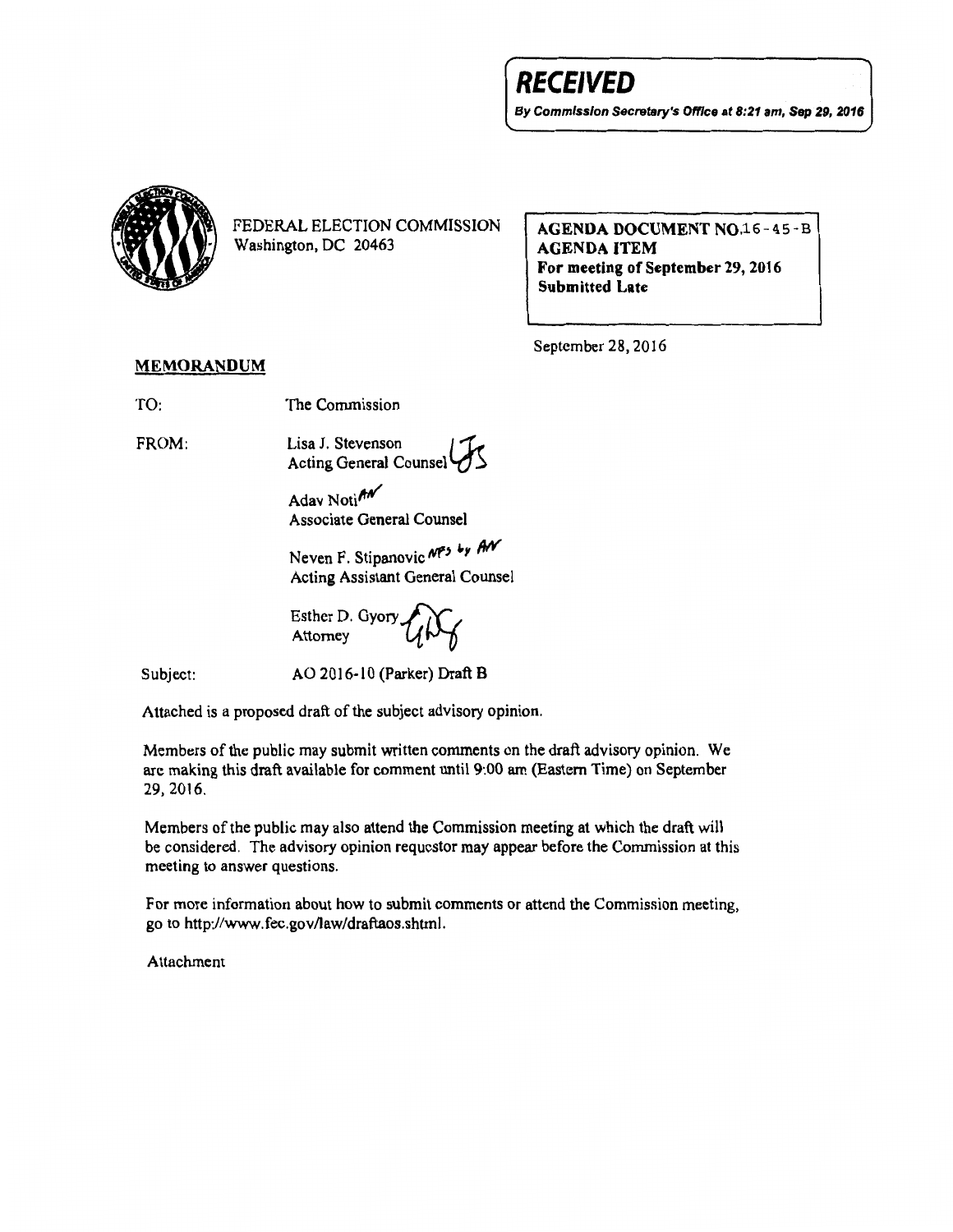1 ADVISORY OPINION 2016-10  $\frac{2}{3}$ 3 Caroline Goodson Parker **DRAFTB**  4 1776 Emily Lane<br>5 Bowen Island, BC Bowen Island, BC V0N 1G2 6  $\begin{array}{c} 7 \\ 8 \end{array}$ Dear Ms. Parker: 9 We are responding to your advisory opinion request concerning the application of the 10 Federal Election Campaign Act, 52 U.S.C. §§ 30101-30146 ("the Act"), and Commission 11 regulations to your proposal to solicit contributions or donations to state and local party 12 committees. The Commission concludes that as a United States citizen living abroad, you may 13 solicit contributions or donations to state and local party committees, but that you may not 14 knowingly do so from a foreign national. The Commission also concludes that you are not 15 required to notify those whom you solicit about the prohibition on soliciting foreign nationals. 16 Finally, the Commission concludes that you may inform a state or local party committee that you 17 are soliciting contributions or donations to that committee. 18 *Background*  19 The facts presented in this advisory opinion are based on your letter received on August 20 26,2016. 21 You are a U.S. citizen living in Canada. You plan to solicit friends and family by email 22 or text message for contributions or donations to state and local party committees. You would 23 also encourage these individuals to solicit contributions or donations from their friends and 24 family. You include an example of a communication you plan to send: 25 Sprinklers needed to help the grassroots grow! Donate to [link to a state/local party's 26 donation page], or Google your own favorite state or local party in a swing state and 27 sprinkle your dollars where they'll fund the most important get-out-the-vote effort ever. 28 Pass this on! 29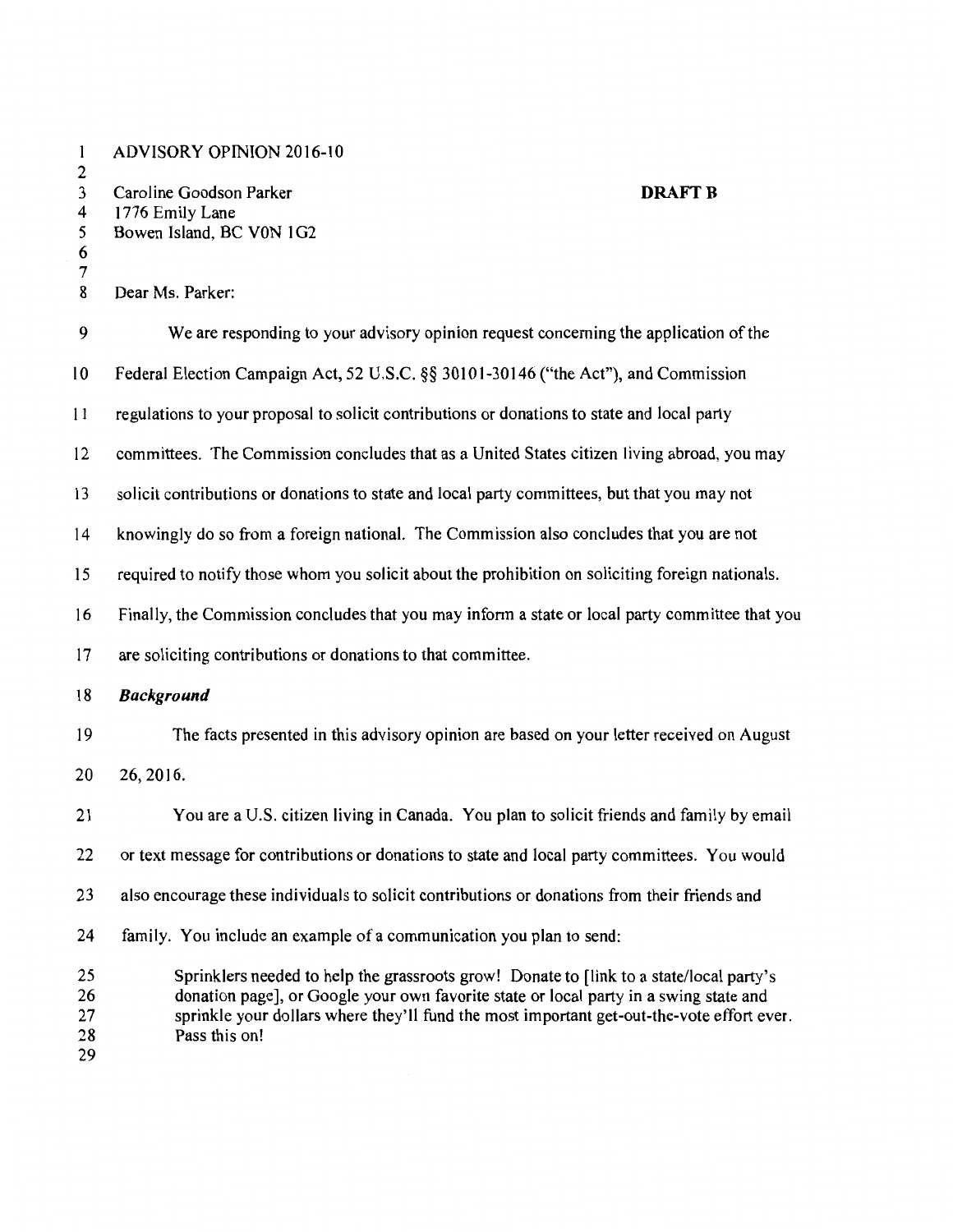| $\mathbf{1}$ | Advisory Opinion Request at AOR002. You state that you might also encourage friends to               |
|--------------|------------------------------------------------------------------------------------------------------|
| 2            | include their own message or video in their solicitations. Id.                                       |
| 3            | Some of the individuals you wish to solicit reside outside the U.S. but told you several             |
| 4            | years ago that they were U.S. citizens. Id. You state that these individuals have their own          |
| 5            | networks of friends and family "who might be interested to know more about supporting state          |
| 6            | and local parties' grassroots activities in swing states." Id. You also state that you would like to |
| 7            | solicit friends who are Canadian citizens but have lived in the U.S. for over five years. Id.        |
| 8            | <b>Questions Presented</b>                                                                           |
| 9            | 1) As a U.S. citizen residing abroad, may you solicit contributions or donations to state and local  |
| 10           | party committees by email or text, using the sample language provided above?                         |
| 11           | 2) Are you required to take any steps to ascertain the citizenship status of individuals that you    |
| 12           | plan to solicit, including U.S. citizens residing abroad and individuals who moved to the U.S.       |
| 13           | from Canada more than five years ago? Is the answer to this question different if you restrict       |
| 14           | your email and text message solicitations to friends and family who live in the U.S. and who have    |
| 15           | not, to your knowledge, lived abroad?                                                                |
| 16           | 3) Are you required to warn individuals whom you solicit that they are prohibited from soliciting    |
| 17           | foreign nationals? Does this answer change if you restrict your email and text message               |
| 18           | solicitations to friends and family who live in the U.S. and who have not, to your knowledge,        |
| 19           | lived abroad?                                                                                        |
| 20           | 4) May you inform state and local party committees about your efforts to solicit contributions or    |
| 21           | donations to those committees?                                                                       |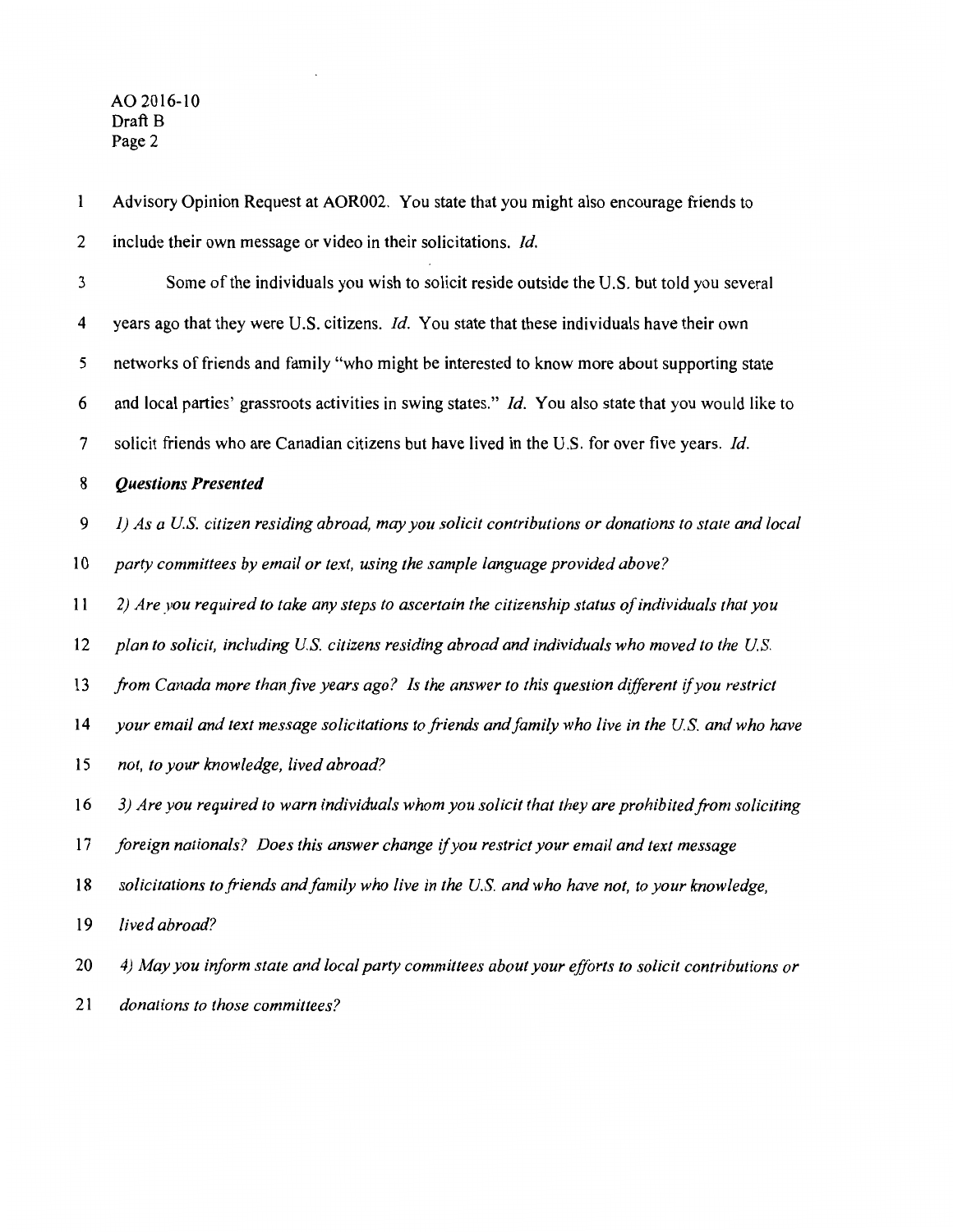## *Legal Analysis and Conclusions*   $\mathbf{1}$

| $\mathbf{2}$             | 1) As a U.S. citizen residing abroad, may you solicit contributions or donations to state and local         |
|--------------------------|-------------------------------------------------------------------------------------------------------------|
| 3                        | party committees by email or text, using the sample language provided above?                                |
| 4                        | Yes, you may solicit contributions and donations from other U.S. citizens to state and                      |
| 5                        | local party committees by email or text, using the sample language provided above.                          |
| 6                        | The Act and Commission regulations prohibit any foreign national from making a                              |
| $\overline{\mathcal{L}}$ | contribution or donation to a committee of a political party. 52 U.S.C. $\S 30121(a)(1)(B)$ ; 11            |
| 8                        | C.F.R. § 110.20(c). Commission regulations also prohibit any person from knowingly soliciting               |
| 9                        | such a contribution or donation. 11 C.F.R. $\S 110.20(g)$ ; see 52 U.S.C. $\S 30121(a)(2)$ . These          |
| 10                       | provisions do not prohibit U.S. citizens from making contributions or donations or from                     |
| 11                       | soliciting such funds from other U.S. citizens, regardless of residence. See, e.g., 52 U.S.C.               |
| 12                       | § 30121(b) (providing that "foreign national" does not include "any individual who is a citizen of          |
| 13                       | the United States"); 11 C.F.R. § 110.20(a)(3)(iii) (same); <sup>1</sup> see also 93 Cong. Rec. S4715 (daily |
| 14                       | ed. March 28, 1974) (statement of Sen. Bentsen) (indicating congressional intent to ensure U.S.             |
| 15                       | citizens abroad could participate in U.S. elections); Factual and Legal Analysis at 14, MURs                |
| 16                       | 6078/6090/6108/6139/6142/6214 (Obama for America) (stating that "U.S. citizen[s] living                     |
| 17                       | abroad [are] entitled to make contributions"). Therefore, the Act and Commission                            |
| 18                       | regulations do not prohibit you from soliciting contributions and donations from U.S. citizens to           |
| 19                       | state and local party committees by email or text, using the sample language provided above. <sup>2</sup>   |

 $\mathbf{l}$ In addition to U.S. citizens, the foreign national prohibition also does not apply to non-citizens who are lawfully admitted to permanent residence in the U.S., or to U.S. nationals. 52 U.S.C. § 30121(b).

 $\mathbf 2$ The sample solicitation language that you propose to send to friends and family by email and text raises no concerns under the Act and Commission regulations.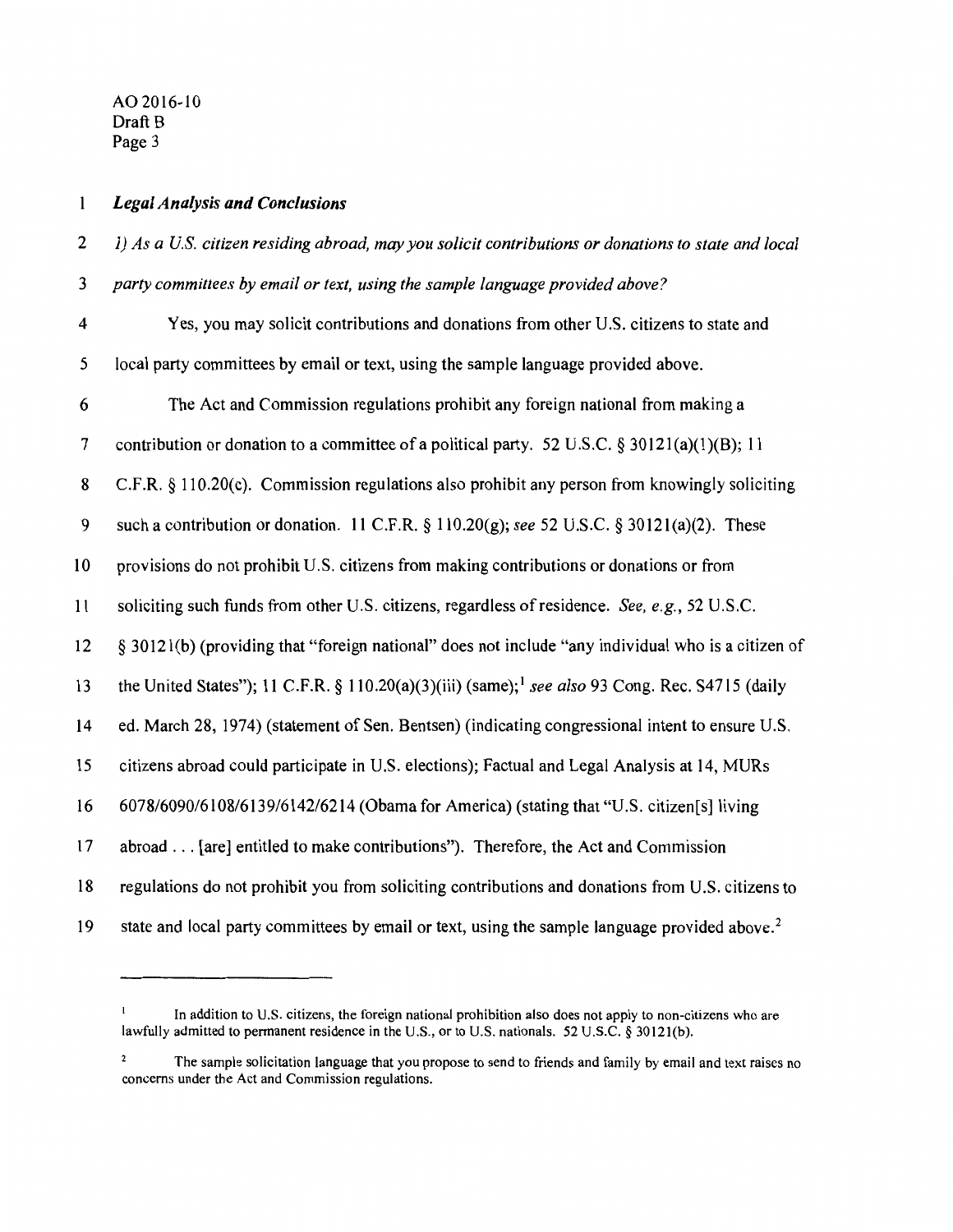$\mathbf{1}$ *2) Are you required to take any steps to ascertain the citizenship status of individuals that you plan to solicit, including US. citizens residing abroad and individuals who moved to the US. from Canada more thanfive years ago? Is the answer to this question different* if *you restrict your email and text message solicitations to friends and family who live in the US. and who have not, to your knowledge, lived abroad?* 

6 Yes, you would be required to ascertain the citizenship status of some of the individuals 7 whom you plan to solicit to avoid knowingly soliciting foreign nationals, while soliciting only 8 U.S. residents would generally limit your obligation to inquire into those individuals' 9 nationalities.

10 As noted above, Commission regulations prohibit any person from knowingly soliciting a 11 contribution or donation from a foreign national. 11 C.F.R. § 110.20(g); *see also* 52 U.S.C.  $12 \quad$  § 30121(a)(2). For the purpose of this prohibition, the regulation defines "knowingly" as (i) 13 having actual knowledge the person solicited is a foreign national, (ii) being aware of facts that 14 would lead a reasonable person to conclude that there is a substantial probability that the person 15 solicited is a foreign national, or (iii) being aware of facts that would lead a reasonable person to 16 inquire whether the person solicited is a foreign national but failing to make such an inquiry. 11 17 C.F.R. § 110.20(a)(4). The regulation includes a non-exhaustive list of"pertinent facts" that 18 would lead a reasonable person to inquire further as to the citizenship status of a solicited person, 19 including that the potential donor provides a foreign address or resides abroad. 11 C.F .R.  $20 \leq \frac{110.20(a)(5)}{20}$ . Commission regulations also provide a safe harbor, whereby a person is deemed 21 to have conducted a reasonable inquiry if she seeks and obtains copies of current and valid U.S.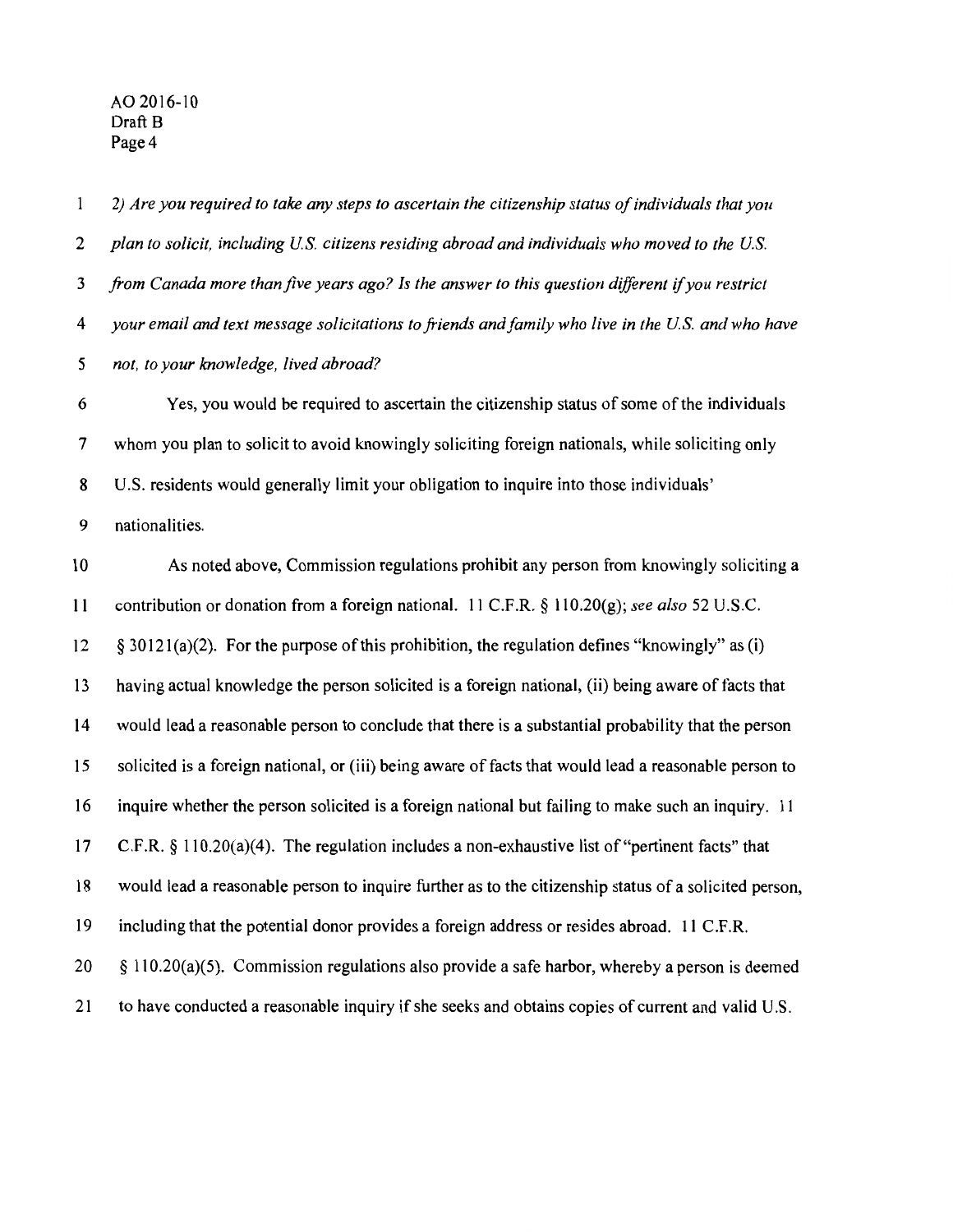$\mathbf{1}$ "passport papers" for the solicited person, as long as the person conducting the inquiry does not 2 have actual knowledge that the solicited person is a foreign national. 11 C.F.R. § 110.20(a)(7). 3 Pursuant to these regulations, your responsibility to inquire into the citizenship status of a 4 person whom you solicit depends upon whether you are aware of facts that would lead a 5 reasonable person to believe  $\rightarrow$  or to inquire into whether  $\rightarrow$  the solicited individual is a foreign 6 national. Thus, regarding your plan to solicit friends living abroad, the regulations indicate that 7 these individuals' foreign residences would generally obligate you to conduct further inquiry to 8 ascertain whether they are currently foreign nationals. 11 C.F.R.  $\S$  110.20(a)(5)(ii), (iv). 9 Because these individuals told you that they were U.S. citizens, their non-U.S. residence would 10 not lead a reasonable person to inquire whether they are currently foreign nationals. 11 Accordingly, unless you aware of other facts that would lead a reasonable person to inquire as to 12 whether these individuals are now foreign nationals, you would not need to conduct a reasonable 13 inquiry as to their citizenship prior to soliciting contributions or donations from them. Should 14 you choose to seek and obtain copies of current and valid U.S. "passport papers" for the solicited 15 individuals, you may rely on the safe harbor provision, provided that you do not have actual 16 knowledge that the individual is a foreign national. 17 You also indicate that you wish to solicit Canadian friends who have moved to the U.S. 18 and have lived here for over five years. Because you have actual knowledge that these 19 individuals were foreign nationals at some point in the past, you may not solicit them for 20 contributions or donations unless you are able to determine through a reasonable inquiry that 21 they are no longer foreign nationals. *See* 11 C.P.R.§ 110.20(a)(4)(iii).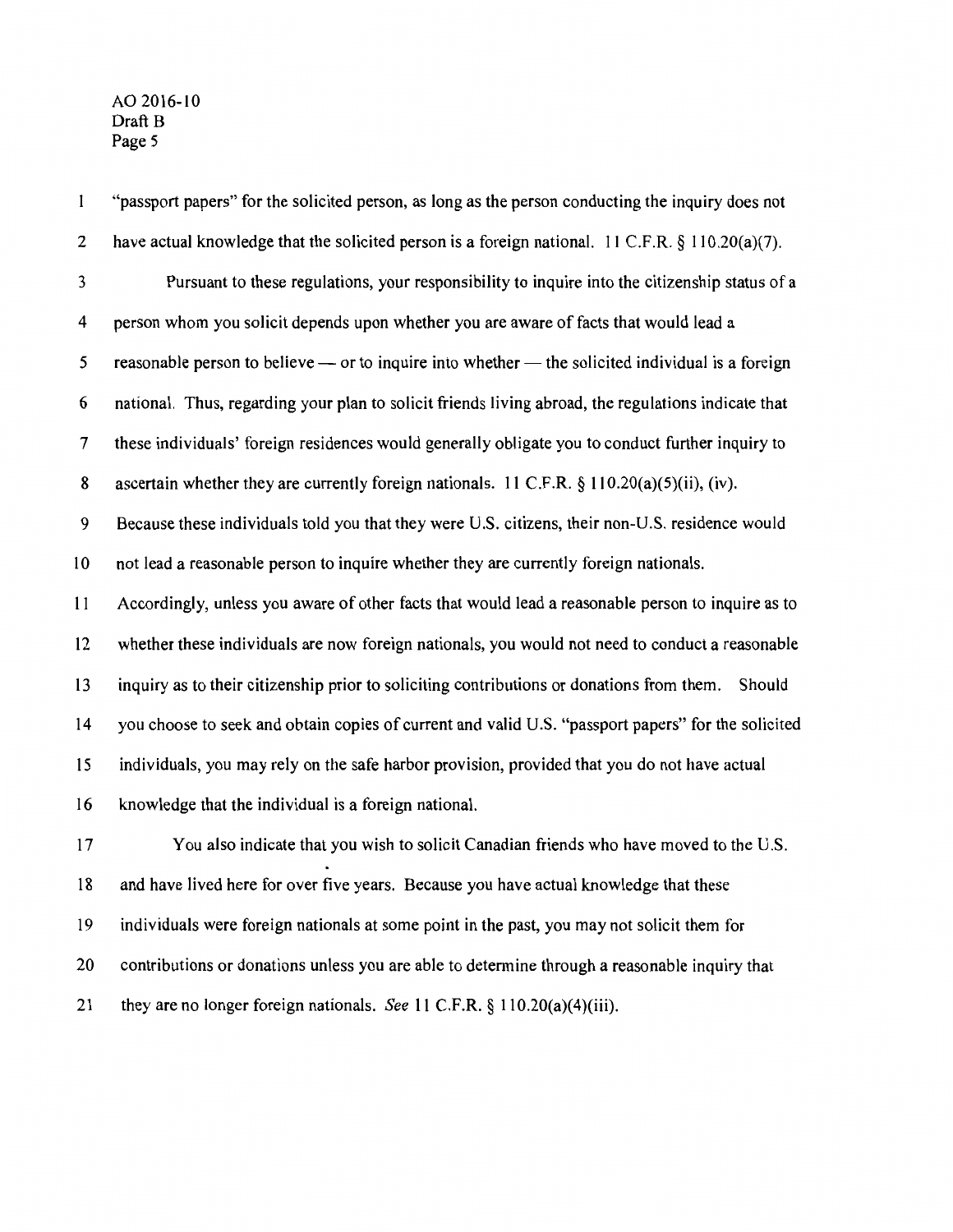| $\mathbf{1}$            | Finally, you ask in the alternative whether you would need to further inquire about the                |
|-------------------------|--------------------------------------------------------------------------------------------------------|
| 2                       | citizenship status of solicited individuals if you solicit only friends or family who live in the U.S. |
| 3                       | and who have not, to your knowledge, lived abroad. Limiting your solicitations to friends and          |
| $\overline{\mathbf{4}}$ | family who live in the U.S. and who have not, to your knowledge, lived abroad, would not               |
| 5                       | obligate you to conduct further inquiry about citizenship status due to the residence of the           |
| 6                       | individuals whom you solicit. <sup>3</sup>                                                             |
| 7                       | 3) Are you required to warn individuals whom you solicit that they are prohibited from soliciting      |
| 8                       | foreign nationals? Does this answer change if you restrict your email and text message                 |
| 9                       | solicitations to friends and family who live in the U.S. and who have not, to your knowledge,          |
| 10                      | lived abroad?                                                                                          |
| 11                      | No, you are not required to warn the individuals whom you solicit, regardless of where                 |
| 12                      | they live, that they are prohibited from soliciting foreign nationals.                                 |
| 13                      | In addition to prohibiting any person from knowingly soliciting a foreign national for                 |
| 14                      | contributions or donations to a party committee, Commission regulations also prohibit                  |
| 15                      | knowingly providing substantial assistance in the solicitation of a foreign national. 11 C.F.R.        |
| 16                      | § 110.20(h)(1). Substantial assistance "means active involvement in the solicitation, making,          |
| 17                      | receipt or acceptance of a foreign national contribution or donation with an intent to facilitate      |
| 18                      | successful completion of the transaction." Contribution Limitations and Prohibitions, 67 Fed.          |
| 19                      | Reg. 69, 928, 69, 945 (Nov. 19, 2002).                                                                 |

However, if you are aware of other facts that would indicate a substantial probability that a solicited person is a foreign national, you must still make a reasonable inquiry into that person's citizenship status. *See* 11 C.F.R. § 110.20(a)(4)(iii), (5) (providing non-exhaustive list of facts that would lead a reasonable person to inquire further as to the citizenship status of a contributor to avoid "knowingly" soliciting a foreign national).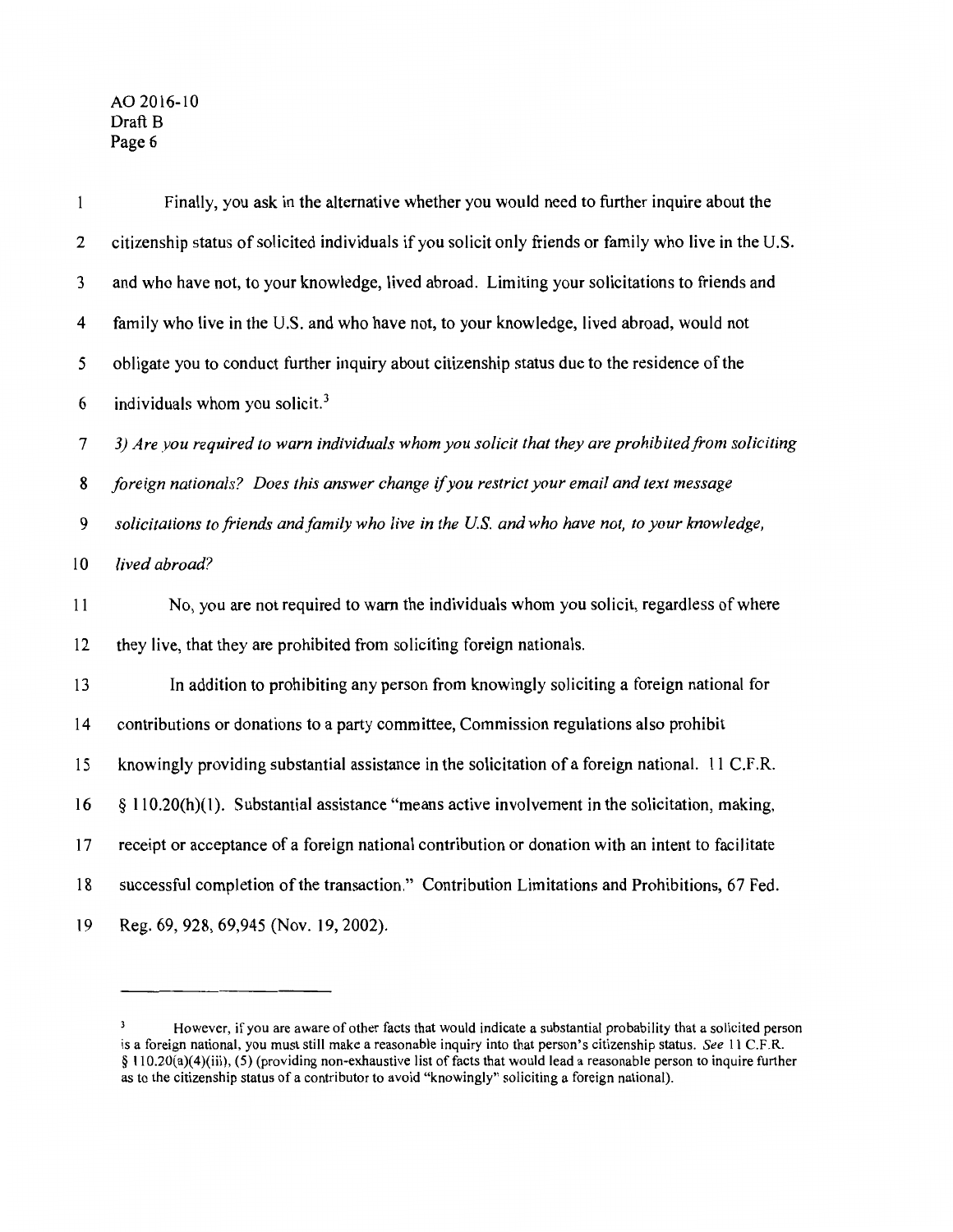| $\mathbf{1}$ | Merely including in your solicitation the phrase "Pass it on!" or a similar exhortation for           |
|--------------|-------------------------------------------------------------------------------------------------------|
| 2            | the individuals whom you solicit to conduct their own solicitations does not constitute "active"      |
| 3            | involvement" in their solicitation. See id. at 69,946 n.9 (citing IIT, An Int'l Inv. Trust v.         |
| 4            | Cornfeld, 619 F.2d 909, 922 (2d Cir. 1980) (internal citation omitted), for proposition that to       |
| 5            | satisfy "substantial assistance" standard courts have historically required "accessor[ies] to an      |
| 6            | activity" to "participate in it" or take "action to make it succeed"); cf. Factual and Legal Analysis |
| 7            | at 5-6, MUR 6528 (Michael Grimm for Congress, et al.) (finding reason to believe that                 |
| 8            | respondent violated regulation where respondent provided foreign national's name to                   |
| 9            | intermediary; requested that intermediary solicit foreign national for contribution; and informed     |
| 10           | foreign national that he could not contribute unless he used intermediary to conceal source of        |
| 11           | contribution). Thus, if you solicit only lawful potential contributors (as described above), and      |
| 12           | then those individuals, without any further action on your part, solicit others, your solicitation    |
| 13           | would not amount to knowingly providing substantial assistance in the solicitation of a foreign       |
| 14           | national. Accordingly, you are not required to include a warning about the prohibition on             |
| 15           | soliciting foreign nationals.                                                                         |
| 16           | 4) May you inform state and local party committees about your efforts to solicit contributions to     |
| 17           | those committees?                                                                                     |
| 18           | Yes, you may inform state and local party committees about your efforts to solicit                    |
| 19           | donations for those committees.                                                                       |
| 20           | The Act and Commission regulations do not prohibit a person from informing a political                |
| 21           | party committee about that person's efforts to solicit contributions or donations to that party       |
| 22           | committee. Although certain communications that are coordinated with a party committee                |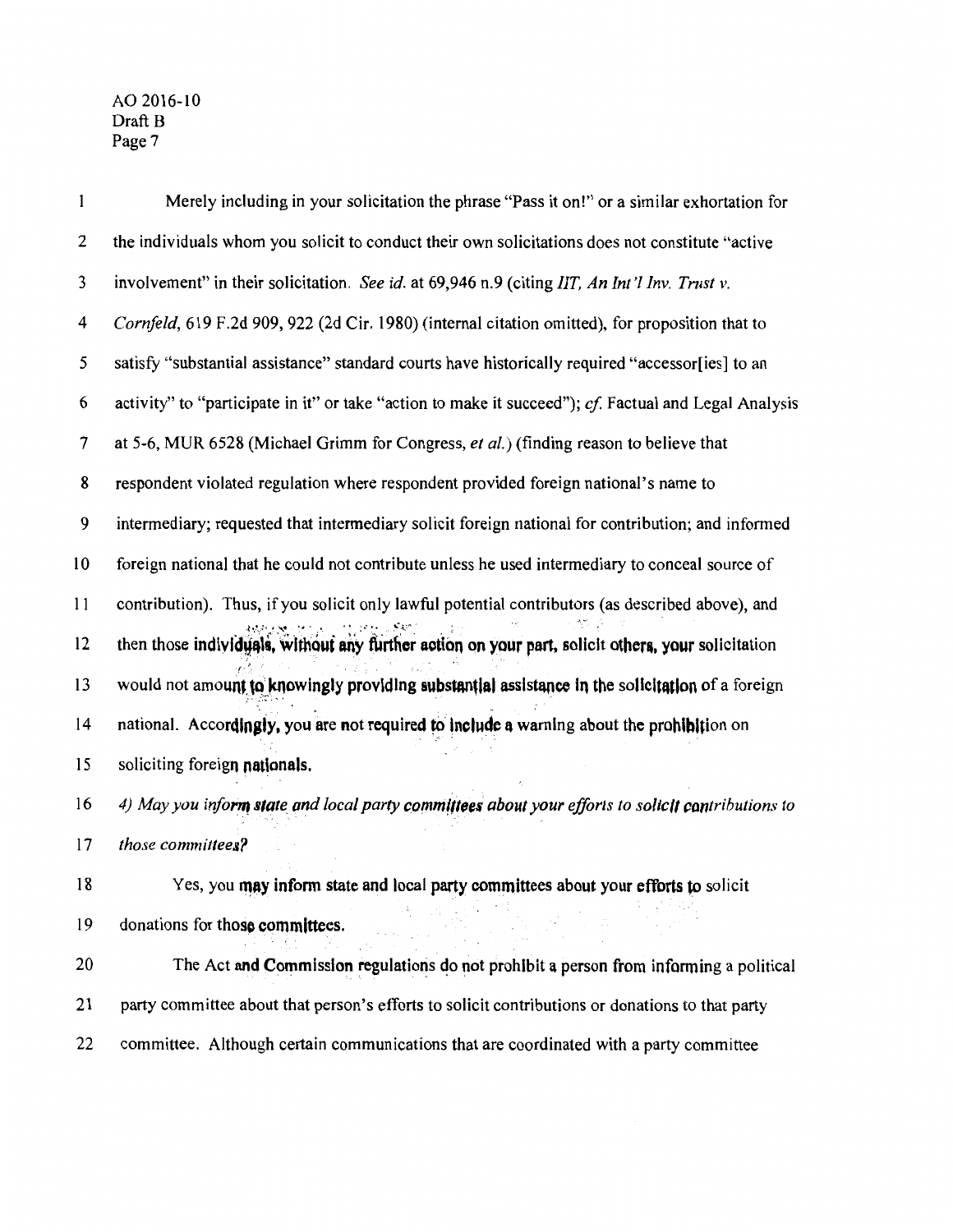AO 20I6-IO Draft B Page 8

 $\mathbf{1}$ constitute in-kind contributions to the committee, II C.F.R. § I09.2I(b), merely infonning the 2 committee about the solicitations as proposed does not render the proposed solicitations 3 coordinated communications.<sup>4</sup>*See* II C.F.R. § I09.2I(a), (c), (d). Thus, as described in your 4 request, infonning state and local party committees about your solicitation efforts will not cause 5 the solicitations to become in-kind contributions. *<sup>5</sup>* 6 This response constitutes an advisory opinion concerning the application of the Act and 7 Commission regulations to the specific transaction or activity set forth in this advisory opinion 8 request. *See* 52 U.S.C. § 30108. The Commission emphasizes that, if there is a change in any of 9 the facts or assumptions presented, and such facts or assumptions are material to a conclusion 10 presented in this advisory opinion, then you may not rely on that conclusion as support for its II proposed activity. Any person involved in any specific transaction or activity which is 12 indistinguishable in all its material aspects from the transaction or activity with respect to which

I3 this advisory opinion is rendered may rely on this advisory opinion. *See* 52 U.S.C.

 $14 \leq 30108(c)(1)(B)$ . Please note that the analysis or conclusions in this advisory opinion may be

I5 affected by subsequent developments in the law including, but not limited to, statutes,

The facts presented in your request do not indicate that you will be engaging in two-way communication with any party committees concerning your solicitations or asking those committees to take any action. Therefore, the Commission does not opine on the potential ramifications under the Act of any interactions between you and a party committee other than informing the committee of the solicitations as proposed.

In addition, your solicitations by email would constitute uncompensated internet activity that is exempt from the regulatory definitions of"contribution" and "expenditure." *See* 11 C.F.R. §§ 100.94, 100.155.